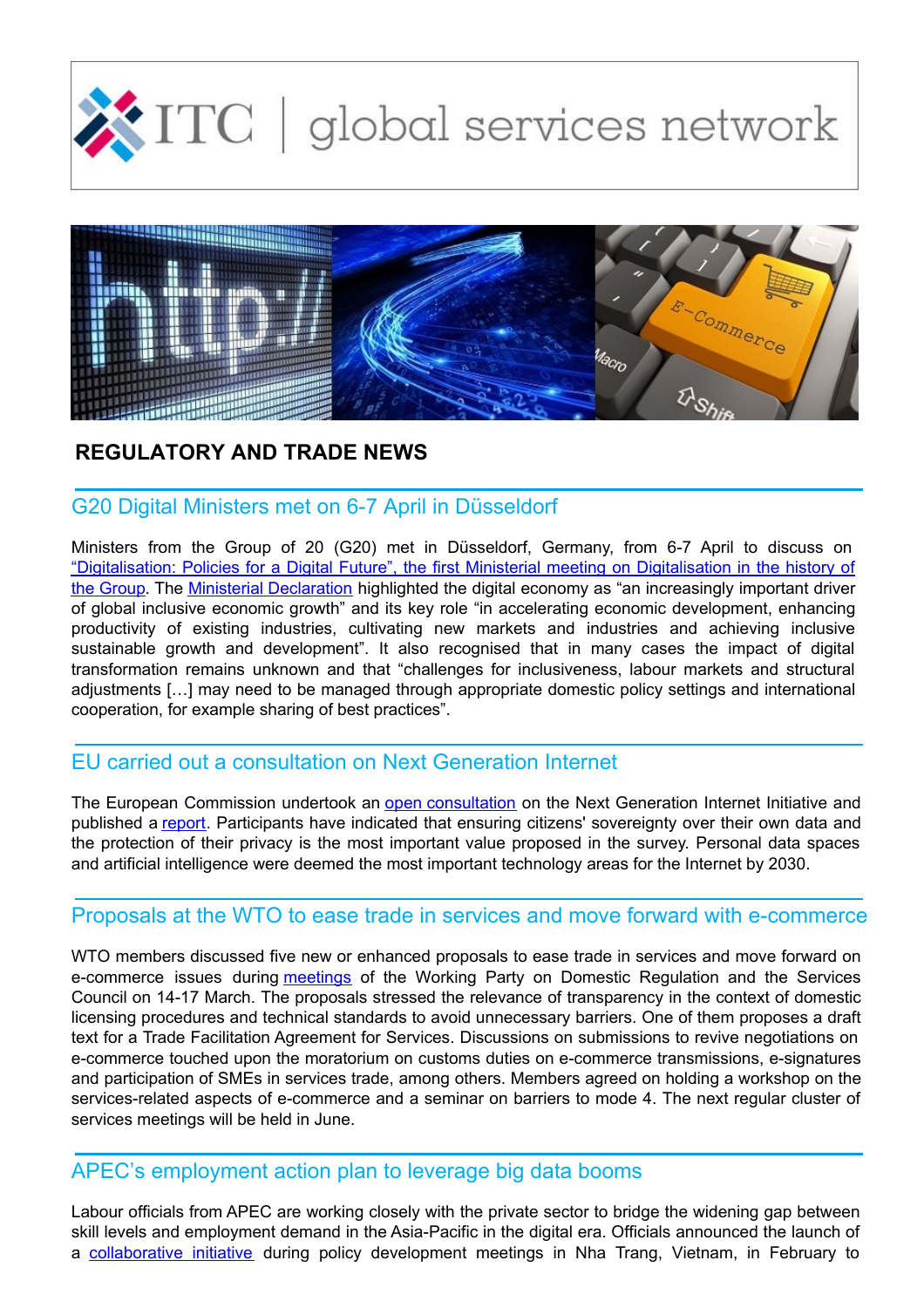strengthen labour and social protection in the region. The action plan calls for a panel to identify the datarelated skills needed by employees as well as to make progress on the implementation of the plan.

## **BUSINESS NEWS**

#### Bulgarian E-commerce Association joined Ecommerce Europe

The Bulgarian E-commerce Association has joined [Ecommerce](https://www.ecommerce-europe.eu/press-item/ecommerce-europe-welcomes-bulgarian-e-commerce-associaton/) Europe, a network representing over 25,000 online shops across Europe with the mission of boosting the e-commerce industry by helping decision makers shape policies fit for future sustainable growth. Bulgaria is a key emerging market in the e-commerce sector, showing a growth rate between 10 and 17 percent in 2015.

#### Dutch banks to launch all-in-one app Payconiq

Six major Dutch banks – ABN Amro, ASN Bank, ING, Rabobank, Regiobank and SNS – have announced they will launch [Payconiq](https://ecommercenews.eu/dutch-banks-to-launch-all-in-one-app-payconiq/), an all-in-one app that will allow users to make direct payments online, this summer. Customers from other banks will also have access to this service. Such connection with other banks anticipates the introduction of Payment Services Directive 2 (PSD2) in Europe late next year. Under this legislation, customers could give third parties access to payment details from their bank to carry out transactions with their payment account.

### **EVENTS**

#### UNCTAD E-commerce week is ongoing

The third edition of the UNCTAD's [E-Commerce](http://unctad.org/en/conferences/e-week2017/Pages/default.aspx) Week is taking place from 24 - 28 April 2017 under the theme "Towards Inclusive E-Commerce". The week covers a wide range of topics including cybercrime, data flows, consumer protection, with a focus on development impact, gender, youth and SMEs. The highlevel event "Digital Transformation for All: Empowering Entrepreneurs and Small Business" took place on 25 April, setting the tone for the discussions along the week. ITC is participating in several sessions throughout the week, including a joint session with AliResearch and UNCTAD on Inclusive Development and E-Commerce: Case of China. Please see the *latest activities on [e-commerce](http://www.intracen.org/itc/sectors/services/e-commerce/) on ITC website*.

### Launch of "eTrade for All" online platform

The launch of "eTrade For All" online [platform](http://unctad.org/en/conferences/e-week2017/Pages/MeetingDetails.aspx?meetingid=1317) took place on 25 April during the UNCTAD E-commerce week. The "eTrade for all" initiative was launched at the UNCTAD 14 Ministerial Conference in Nairobi in July 2016, comprising 22 international and regional organizations, national entities and development banks. The online platform will allow countries to connect with potential partners, learn about trends and best practices, and access e-commerce data.

#### Launch of course on Digital Commerce

This course on Digital Commerce (just-in-time [Geneva-based](https://www.diplomacy.edu/courses/commerce) course) aims to assist permanent missions and international organisations in Geneva to deal with digital commerce issues. Its interdisciplinary coverage of e-commerce will provide insights from both digital and trade perspectives. This course is a joint product by the International Trade Centre (ITC), Diplo Foundation, United Nations Conference on Trade and Development (UNCTAD) and the Geneva Internet Platform (GIP). It will take place from 24 April to 31 May and will combine dynamic exchanges in an online classroom with weekly lunchtime learning sessions at the GIP.

The second run of the e-learning course on ["E-Commerce](https://learning.intracen.org/course/info.php?id=239) for SMEs: An Introduction for Policymakers"

A second edition of the e-learning course on "E-Commerce for SMEs: An Introduction for Policymakers" will